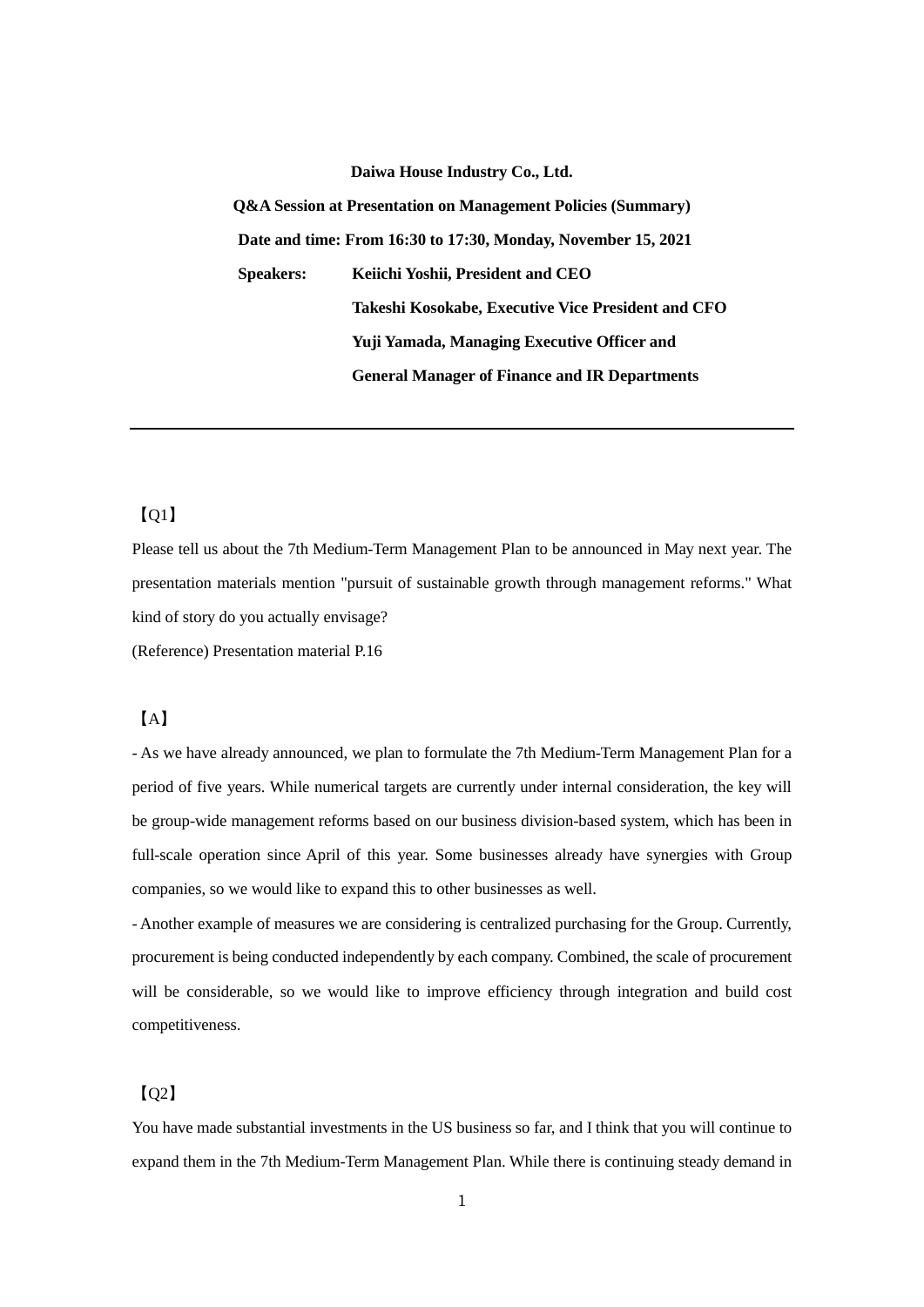the market, adverse conditions such as soaring house prices and higher interest rates can also be observed in the immediate situation. Please tell us how you envisage the business environment in the 7th Medium-Term Management Plan, along with your growth strategy.

(Reference) Presentation material P.7

#### 【A】

- We think that the US business will play a major role in the 7th Medium-Term Management Plan. Stanley-Martin Holdings, LLC operates on the east coast, Trumark Companies, LLC operates on the west coast, and CastleRock Communities, LLC operates mainly in Texas, and we believe that these three companies together can confidently aim to supply 10,000 units. Although we are not considering any further mergers and acquisitions at present, Stanley-Martin Holdings, LLC has expanded its business area while receiving business transfers several times in the past, so we will aim to achieve further growth while considering business acquisitions at each company as appropriate.

- According to the CEO of Stanley-Martin Holdings, LLC, the US continues to have strong housing demand, although supply is behind due to labor shortages and delays in the delivery of materials. We are therefore responding flexibly to changes in market conditions in order to respond to the rise in interest rates, such as by reducing land surface area slightly to lower house prices, and strengthening suburban housing, for which there is increasing demand due to the COVID-19 pandemic. It has become a major trend for people to build detached houses a short distance away from the city center and live there together with their families, and we do not think that the rise in interest rates will put a sharp brake on this strong demand.

- Moving forward, we would also like to work on "industrialization." We are engaged in various discussions regarding how to increase our percentage of factories from the perspectives of responding to labor shortages, shortening construction periods and improving quality. While we don't have any specific plans yet, industrialized housing is one of our specialties, so we hope that we will be able to consider building factories in the US in the future as the scale of our business expands.

- We believe that the Single-Family Houses Business is the business in which we have been most successful in shuffling domestic and overseas portfolios. For FY2021, we plan to generate operating income of 30 billion yen for the Single-Family Houses Business as a whole, and 17.5 billion yen overseas. With regard to present conditions, the order backlog at the beginning of the fiscal year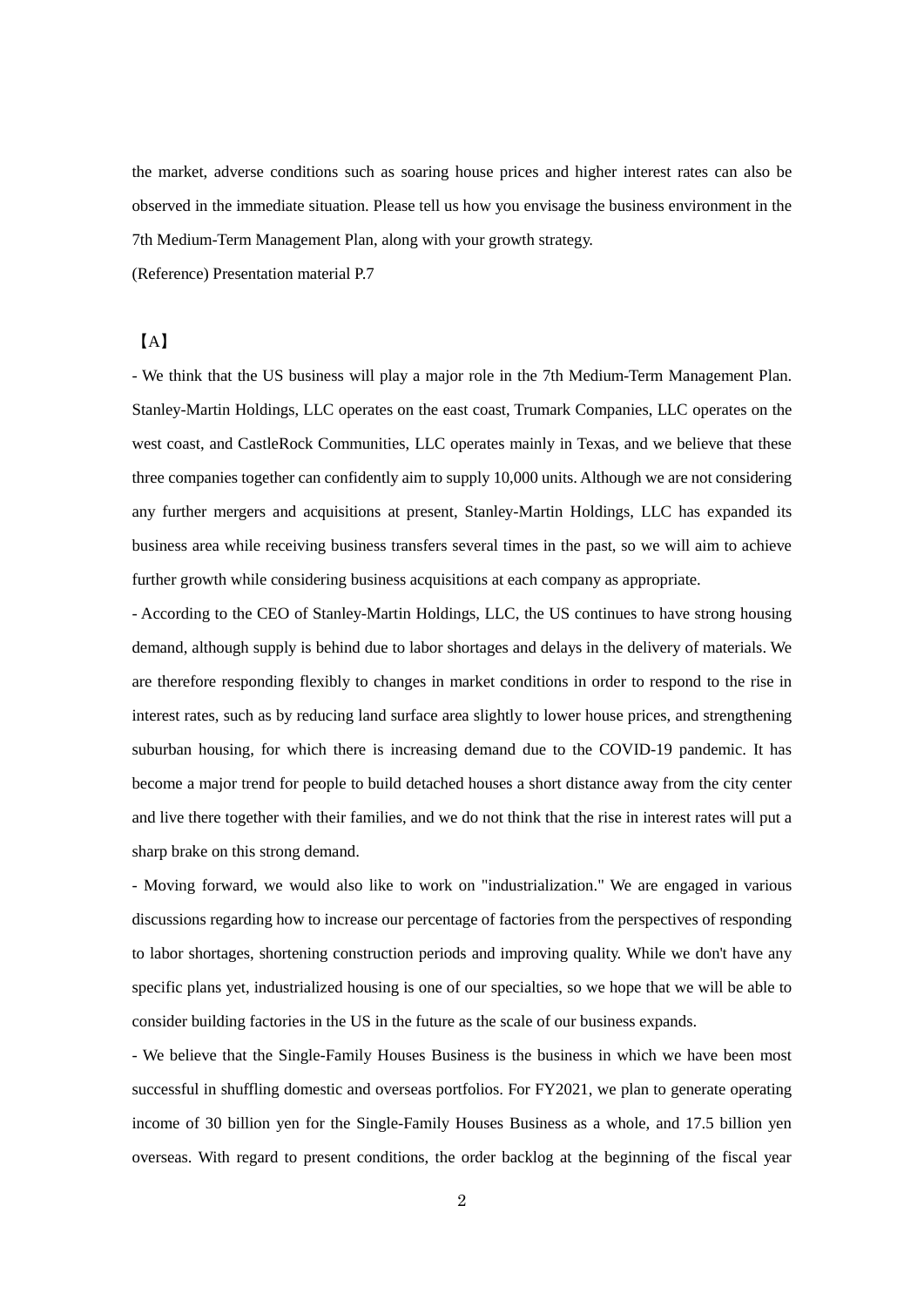remaining in October had increased by 100 billion yen in comparison with the previous fiscal year (around 20 billion yen in Japan and 80 billion yen overseas). Although in Japan the number of new housing construction projects being started is predicted to decrease in the future, we believe that the housing-related expertise that we have cultivated up until now will also be sufficiently applicable overseas. As one of our core businesses, we would like to demonstrate our growth strategies for this business both in Japan and overseas. In the future, the three key growth-driving countries for housing overseas will be the United States, Australia, which is in a slightly difficult situation at present, and the Netherlands, where we acquired business operations at the beginning of the year.

## $[03]$

- Please tell us about the balance between real estate investment and return and your approach to financial discipline in the 7th Medium-Term Management Plan. Under the 6th Medium-Term Management Plan, investment exceeded the amount collected, with sales of development properties standing at just under 700 billion yen, versus the investment plan of 1 trillion yen. Will you be engaging in proactive development in the same way under the 7th Medium-Term Management Plan, too? You indicated its D/E ratio is around 0.5 times. Do you have any plans to modify this? (Reference) Presentation material P.9

# 【A】

- We would like to secure investment opportunities and link them on to growth of profits. For example, we believe that there are considerable investment opportunities even with just assets that are currently under consideration, such as in data centers and the redevelopment of public wholesale markets. I think there is no option for us to miss out on these opportunities.

- Our target for the redevelopment of public wholesale markets will be at least 200 of the 1,000 public wholesale markets that exist nationwide, and we think that this will be a considerable investment.

- With regard to commercial facilities, we would like to revitalize local communities not only by developing new facilities, but also purchasing antiquated commercial facilities, increasing their value, and operating them as a Group.

- We also want to keep focusing on overseas business, so we will continue to engage in thorough investment and return beyond the 6th Medium-Term Management Plan.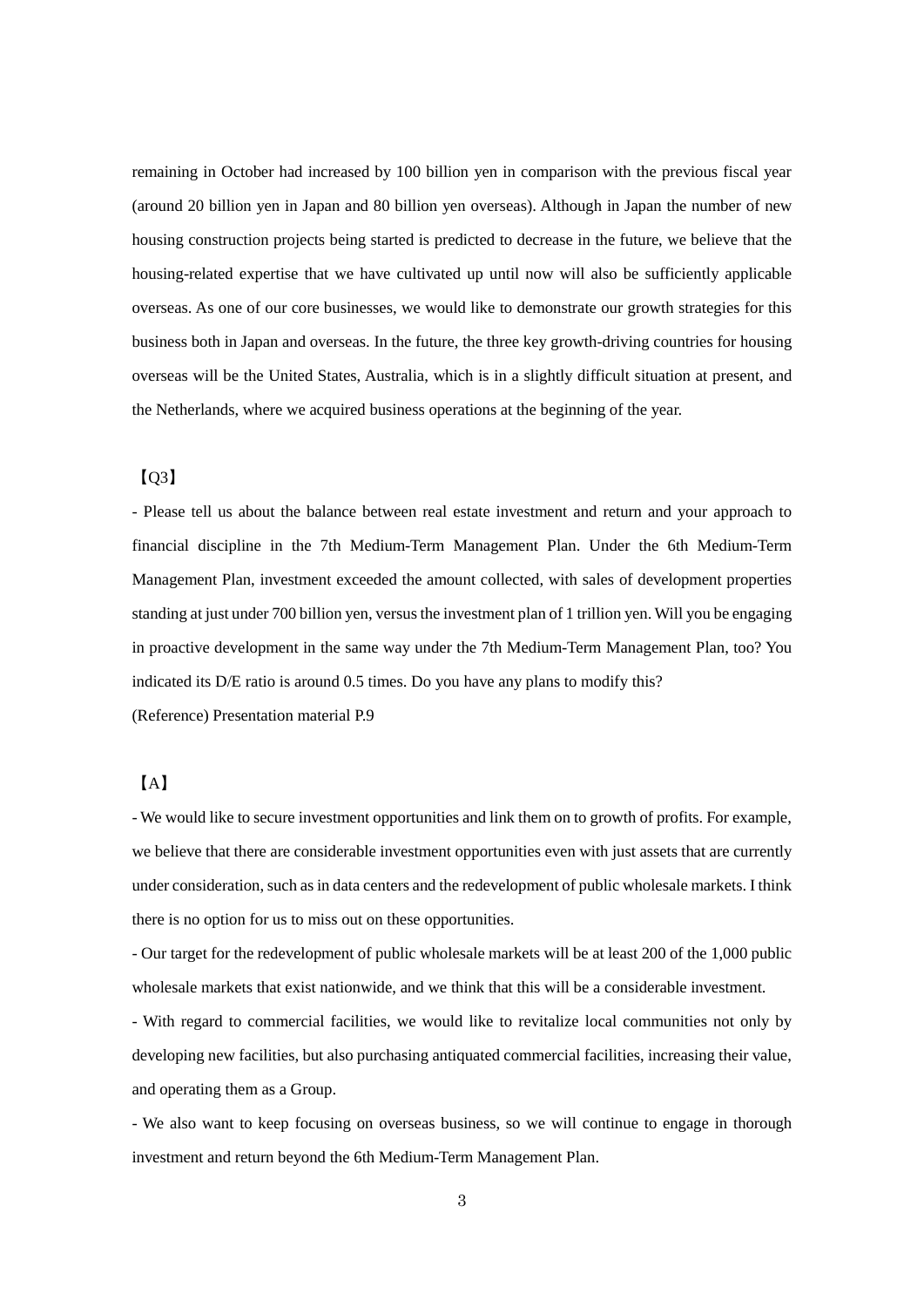- With regard to D/E ratio, we do not currently intend to change our fiscal discipline of a D/E ratio of 0.5 times. That being said, in terms of the balance between investment and return, there may be some intermediate years during the period of the Medium-Term Management Plan in which we do exceed this discipline. We hope that you will regard the figure of 0.5 from a medium to long-term perspective.

#### $[04]$

Please tell us about your future initiatives and prospects for the environment and energy business.Also, how will you promote the widespread adoption of renewable energy under the 7th Medium-Term Management Plan with a view to creating a decarbonized society?

(Reference) Presentation material P.11

## 【A】

- We believe that the environment and energy business will play a major role in our efforts toward decarbonization. Power generated from renewable energy sources currently accounts for over 130% of the Group's energy consumption, but since most of the electricity is sold, our self-consumption rate is around 8–10%. Accordingly, we would like to increase our rate of renewable energy utilization. - We also purchase surplus electric power from customers who are moving on from the feed-in tariff (FIT) purchasing period (post-FIT), and sell it, under the name of Daiwa House Denki. We also hope

to firmly advance these efforts.

- Since we are the only company in the housing and construction industry that has an environment and energy business with sales of 150 billion yen, we believe that we must make this a key part of our growth strategy. On the other hand, a current obstacle to growth is that the business is easily affected by crude oil prices, making it difficult to predict what will happen in the future.

# $[05]$

You mentioned that you will step up your efforts in purchasing and increasing the value of antiquated commercial facilities. What do you consider to be your strengths and opportunities for growth (in this area)?

(Reference) Presentation material P.5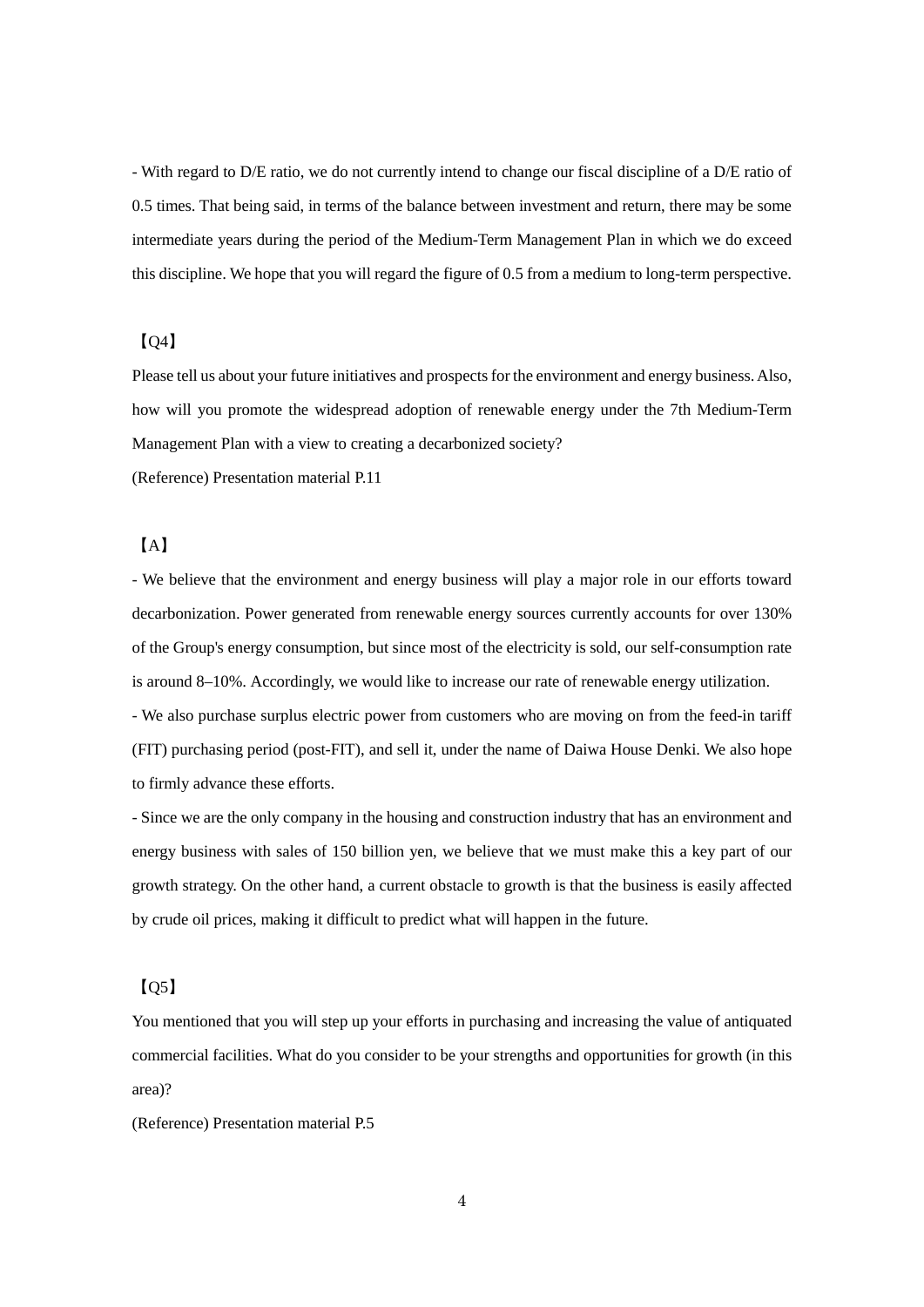#### 【A】

- With regard to increasing the value of commercial facilities, we believe that we have encountered good projects like iias Kasugai because we have a nationwide business presence and have the advantage of being the only community-based company in the industry. When we began working on the iias Kasugai revitalization project, we initially considered various plans, including the renewal of equipment and facilities, but we believe that the leasing capabilities of the business division were the key factor that made it such a good finished project.

- There are around 2,300 aging shopping centers nationwide which have been in business for over 20 years, and we expect this business to have a major impact, both in terms of project numbers and returns. We have already received multiple inquiries for properties, so we would like to continue working hard in this area in the future.

#### 【Q6】

Please tell us the status of Daiwa House and Fujita Corporation, with regard to current conditions for receiving orders for Logistics, Business & Corporate Facilities Business, and your outlook for the future?

## 【A】

- In the logistics facilities business, we feel that competition is intensifying due to the increase in industry players, but have still been able to receive orders steadily. As material prices continue to rise across the board, since we are the only company that has the unique aspect of being a construction company, we would like to continue making use of our strengths in reducing building costs below those of competitors and lowering rents for tenant companies as much as possible.

- We feel a very strong demand for data centers. Although there are various obstacles, such as the large amounts of electric power used by these facilities, we are considering establishing them not only in the Greater Tokyo area but also in more rural areas. While developments may not be as fast and large in scale as for logistics facilities, we would like to develop data centers as a pillar of our business operations, while making use of our advantage of also being strong in businesses in rural areas.

- While Fujita Corporation continues to endure challenging conditions with regard to receiving orders, it has always been a strong company in conducting redevelopment projects such as land readjustment,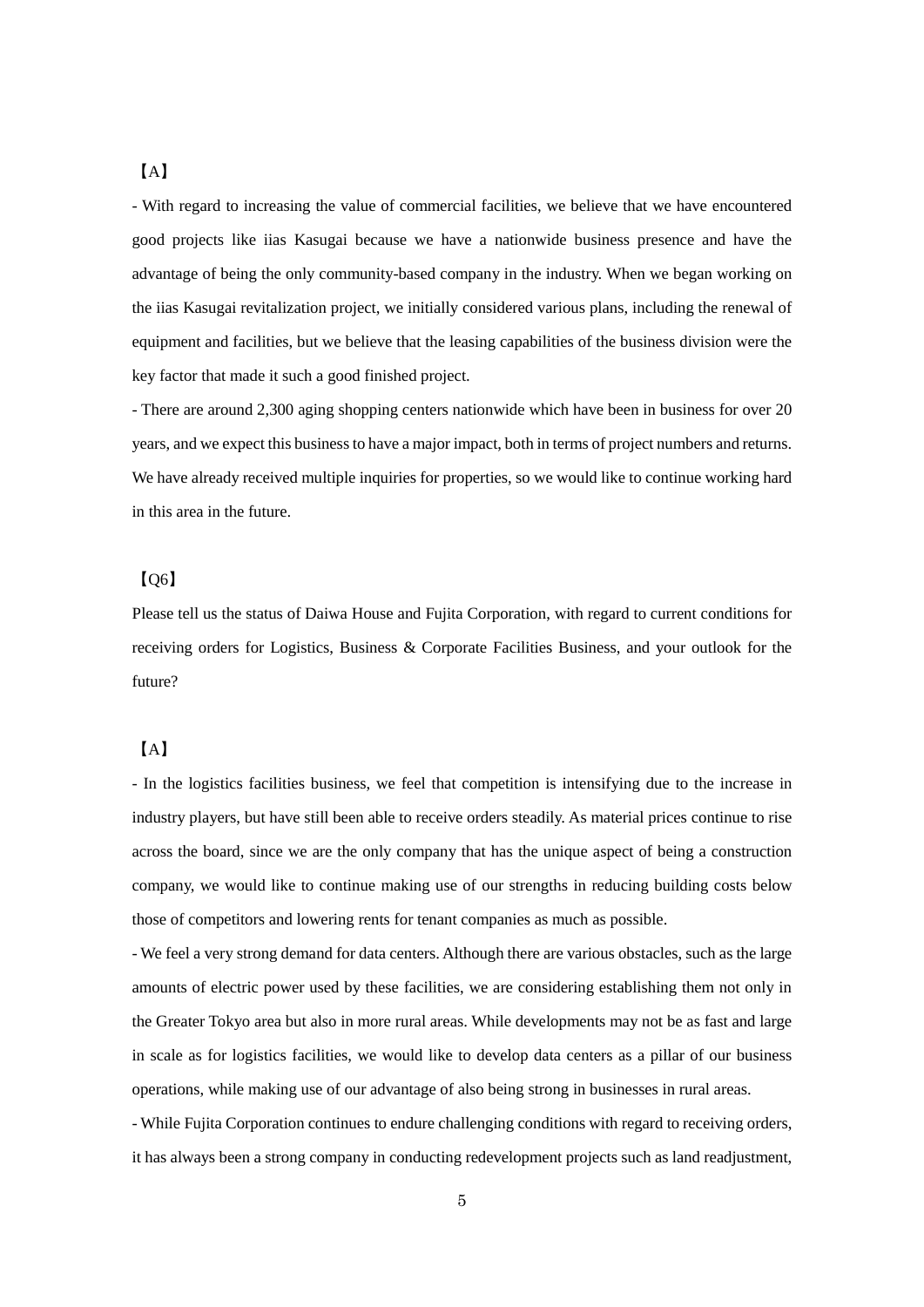and since it is also engaged in these efforts we believe that there is room for improvement in the future. - Although the gross margin ratio in contracted construction for the Logistics, Business & Corporate Facilities Business in the FY2021 2Q was 15.8%, the full-year plan remains unchanged at 15.0% in light of the impact of soaring material prices and challenging conditions with regard to securing orders. Accordingly, if we can maintain similar level of profits to the first half of the year, there is room for increasing profits.

## 【Q7】

You mentioned earlier that the 7th Medium-Term Management Plan is planned for five years. What is the reason for extending the three-year plan by a further two years?

### 【A】

- One of the major reasons is that we considered the period of time from investment to return for real estate developments. When investments are made ahead of return we may sometimes exceed the D/E ratio of 0.5 times, so, under current situation, even if we create a good property we may have to sell it immediately to recover funds in order to make our next investment. We believe that it is acceptable to continue holding a property for a certain period of time in order to maximize profits, and we would like to sell them after establishing a proper track record and getting them on the right course. Our policy is to produce better results by taking five years to do so.

- With regard to the contracted construction business, we would like to view them from a more longterm perspective, taking various government policies and the span of product development into consideration.

# 【Q8】

You are constructing data centers and redeveloping public wholesale markets as new initiatives. Do you think there is room for involvement in aspects other than construction? Please tell us about your outlook for the future in that area.

(Reference) Presentation material P.6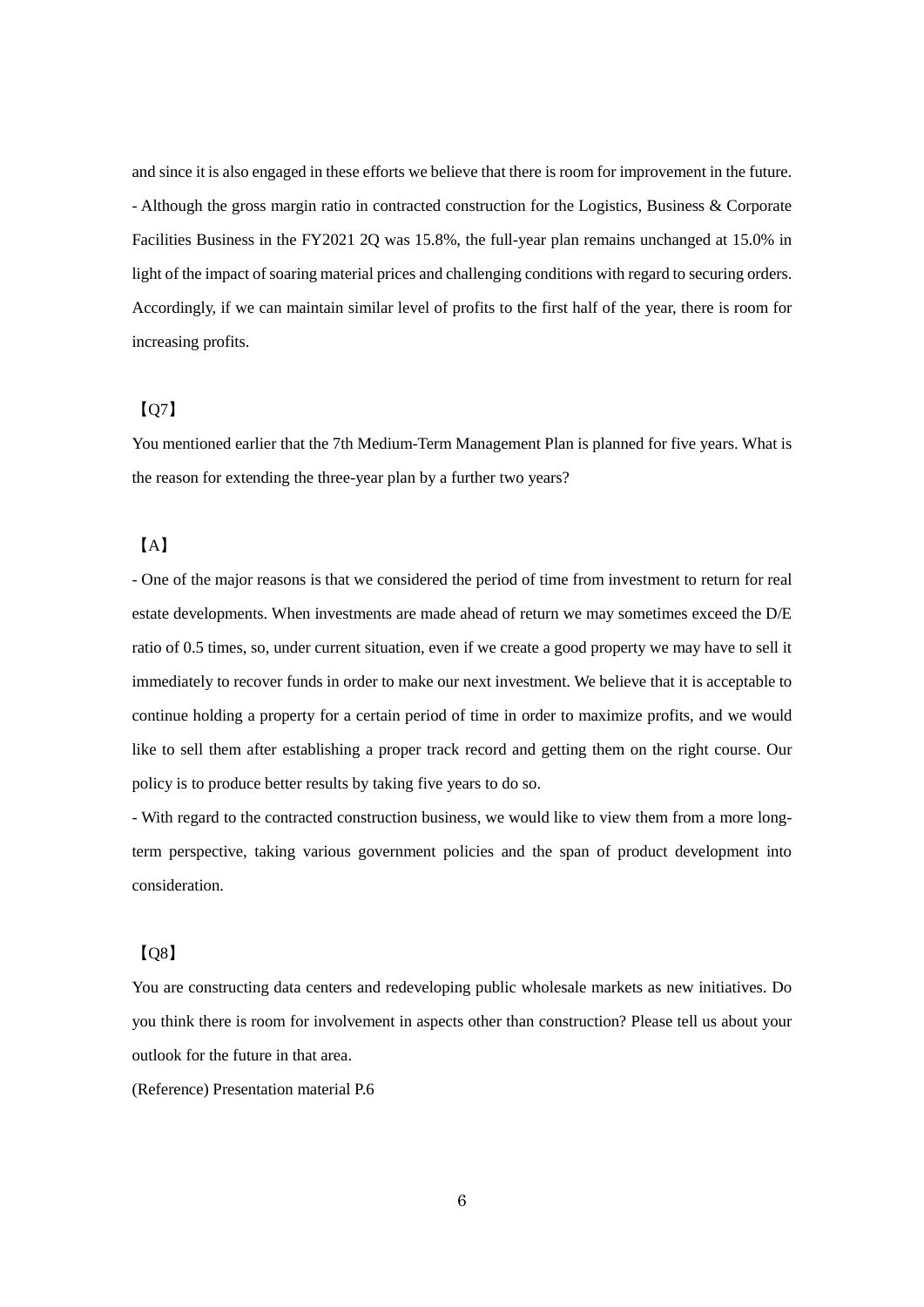#### 【A】

- Among data center projects in Inzai City, currently ongoing projects are all contracted constructions . We have started work on two buildings, and sales are being posted gradually based on the progress of work.

- Eventually, we would like to switch over to development, and if that happens then we will have a large investment and return. We would like to demonstrate the direction of how we will develop this business in the 7th Medium-Term Management Plan with what areas and schemes, but this is an area with very high expectations.

- With regard to the redevelopment of public wholesale markets, we will seek to expand our business operations while considering what kind of proposals we can make to address the issues faced by each market. At Toyama, where a project is currently underway, we will build commercial facilities in surplus areas at the same time as the renewal of the market, and manage them through Group companies. We believe that there are also various other opportunities aside from commercial facilities, such as hotel construction and operation, so we will work together with the collective strength of the Group to develop this large piece of lifestyle infrastructure.

#### 【Q9】

Please tell us about the future growth potential of the Rental Housing Business. In the past, the Rental Housing Business helped drive Daiwa House's rapid growth as one of the key growth drivers together with the Logistics, Business & Corporate Facilities Business and the Commercial Facilities Business I believe that there are some signs for a brighter future after the "winter period" caused by the worsening of business conditions. What is your medium to long-term outlook for the Rental Housing Business, and your growth strategy based on the business division-based system? (Reference) Presentation material P.4

## 【A】

- Market conditions are improving, and business models are gradually changing.

- So far, we have performed strongly in rural areas and somewhat poorly in the Greater Tokyo area. But as a result of strengthening our efforts in Greater Tokyo considerably, including proposals for medium- and high-rise properties, we have also been able to take in more orders.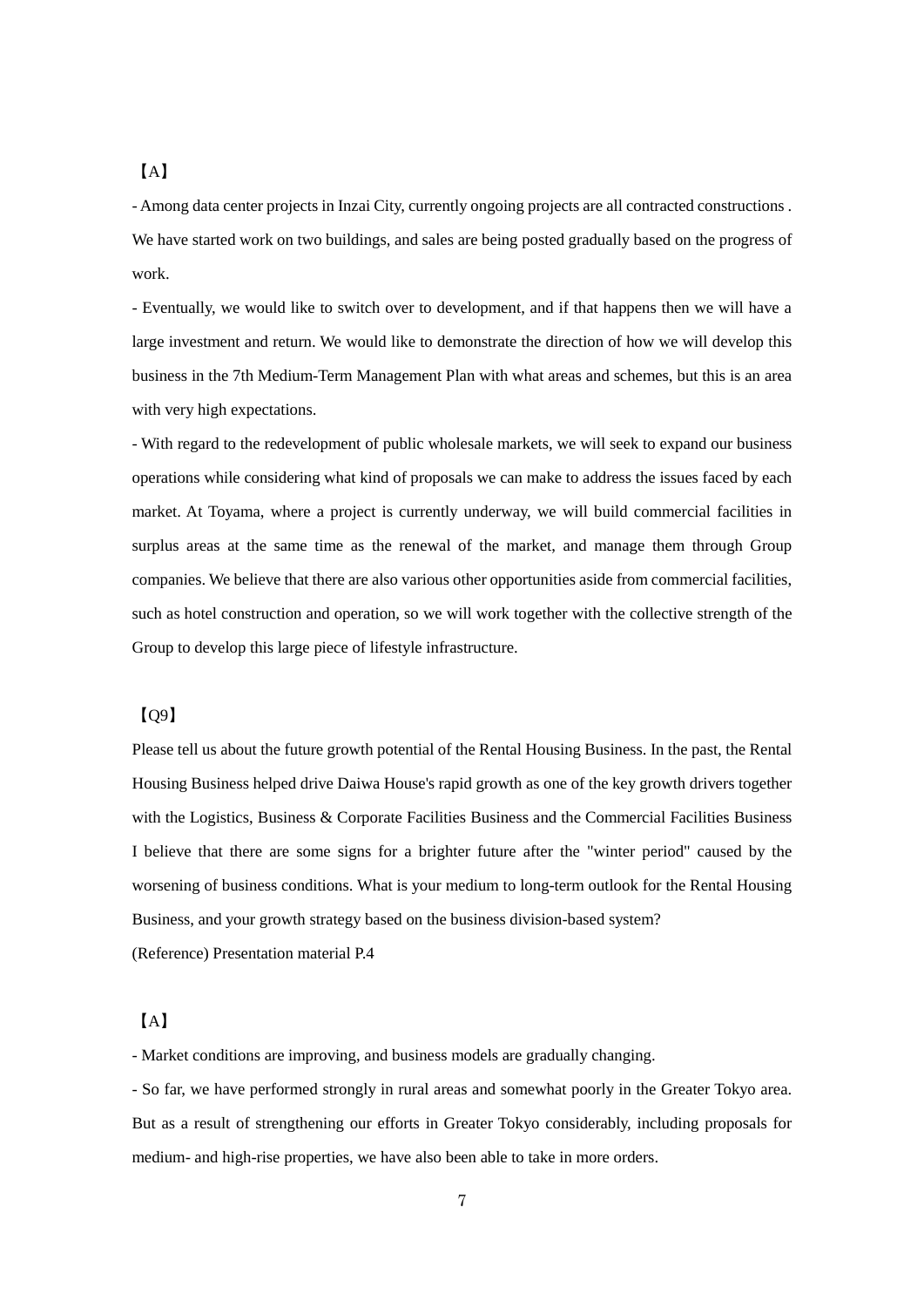- We are also strengthening our efforts with regard to the sale of houses and lands in lots. Until now, as an inheritance tax measure for owners, we have mainly proposed the construction of rental housing as a way of utilizing land already owned. Now, though, the proportion of businesses purchasing land ourselves and building properties to sell on a house and land lot basis is increasing. We think that the existence of rental property management companies is a big reason why these businesses are going strong. Daiwa Living Co., Ltd. has rented and managed nearly 600,000 units and maintained a high occupancy rate of 97%, and there can be no doubt that this is a great source of reassurance for customers.

- Additionally, Daiwa House Reform was split this year and Daiwa House Chintai Reform was launched. We would like to work together with them throughout the Rental Housing Business Division to drive various proposals, such as improving the thermal insulation of existing properties and delivering ZEH (net zero energy house) solutions.

## 【Q10】

Please tell us a little more about iias Kasugai. I feel that you have been able to improve the value of the property by making use of your leasing capabilities. Do you have any plans to sell it in the future? (Reference) Presentation material P.5

# 【A】

- We have high hopes for iias Kasugai because it has been developed into such a very good property, to the extent that we are hesitant to sell it for the time being. In addition to our leasing capabilities, we are also working on construction by taking advantage of our strengths in assessing costs as a construction company, and are also able to manage facilities properly through Daiwa House Realty Mgt. Co., Ltd. The current situation is that vacancies are filled immediately as soon as a tenant vacates. - Although this can be said for both the Commercial Facilities Business and the Logistics, Business & Corporate Facilities Business, it is important to maximize the value of properties when selling. For that reason, we would like to build a prime, representative location for Daiwa House's commercial and logistics facilities, such as the Marunouchi area for Mitsubishi Estate, or the Nihonbashi area for Mitsui Fudosan. To that end, we would like to create a cycle of holding on to properties for a certain period of time and depreciation costs before selling.